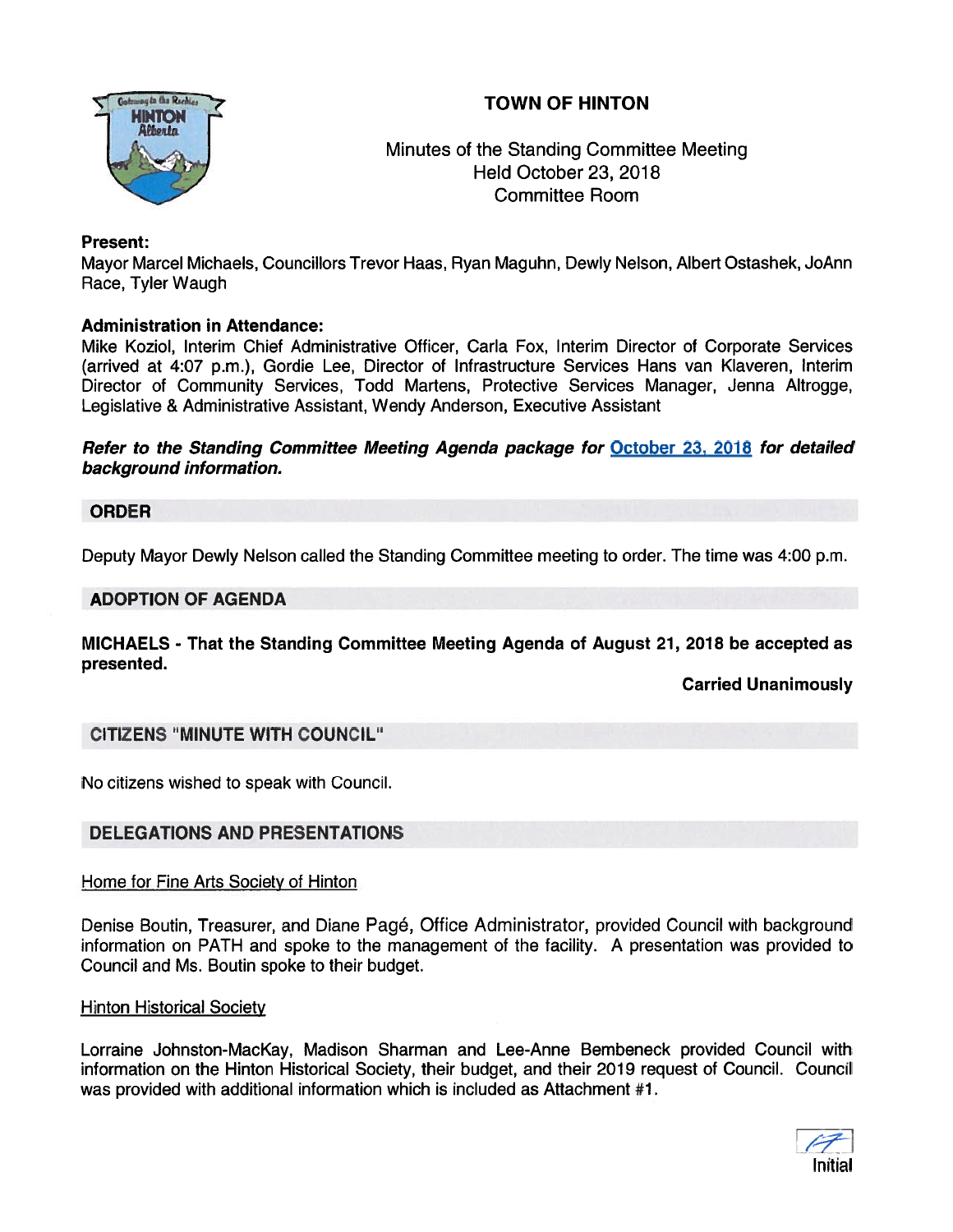#### CITIZENS "MINUTE WITH COUNCIL"

The website provided an incorrect time for the meeting; therefore, Deputy Mayor Nelson provided Bernie Kreiner the opportunity to speak to Council.

Bernie Kreiner, Chair of the Rotary Movie Presentation Society, informed Council the Rotary Movie Presentation Society celebrated their one-year anniversary <sup>9</sup> days ago. On Saturday, October 20, 2018, the 15,000<sup>th</sup> customer was honoured. The Rotary Club has partnered with lots of groups, especially with PATH, to be successful. Mr. Kreiner thanked TELUS and Astante Financial for their support. They will be unveiling a value pack at the Christmas Market November 3<sup>rd</sup> where packs of ten tickets and concession bundles will be available. Their AGM will be on December 3, 2018 at the Hinton Food Bank.

Bernie Kreiner spoke as <sup>a</sup> citizen and he was concerned last year's non-profit budget delegations; it appeare<sup>d</sup> as if they were being roasted. He is happy to see that this isn't happening again this year. Mr. Kreiner asked Council to keep in perspective that non-profits are volunteer lead and provide grea<sup>t</sup> events to the community.

#### ACTION AND DISCUSSION ITEMS

There were no Action and Discussion Items.

#### ADDITIONAL INFORMATION

- 1. Urgent Matters from Council
- 2. Chief Administrative Officer Status Report
- 3. Executive Assistant Logistics Information

ADJOURNMENT

The time was 4:46 p.m.

HAAS - That the Standing Committee meeting adjourn.

Carried Unanimously

Deputy Mayor

Director of Corporate Services

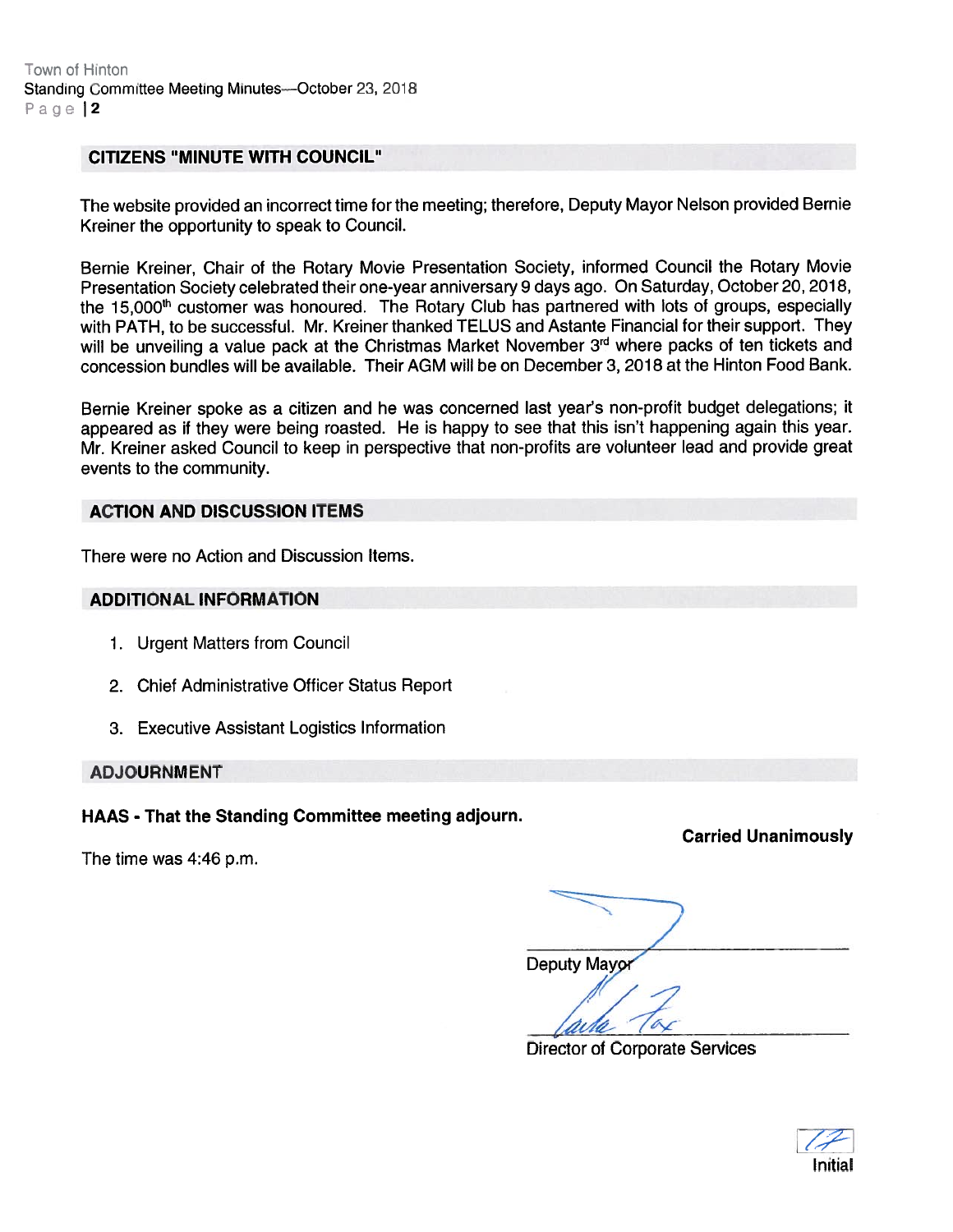## FINANCIAL STATEMENTS

## FOR THE YEAR ENDED MAY 31, 2018

## (UNAUDITED - SEE NOTICE TO READER)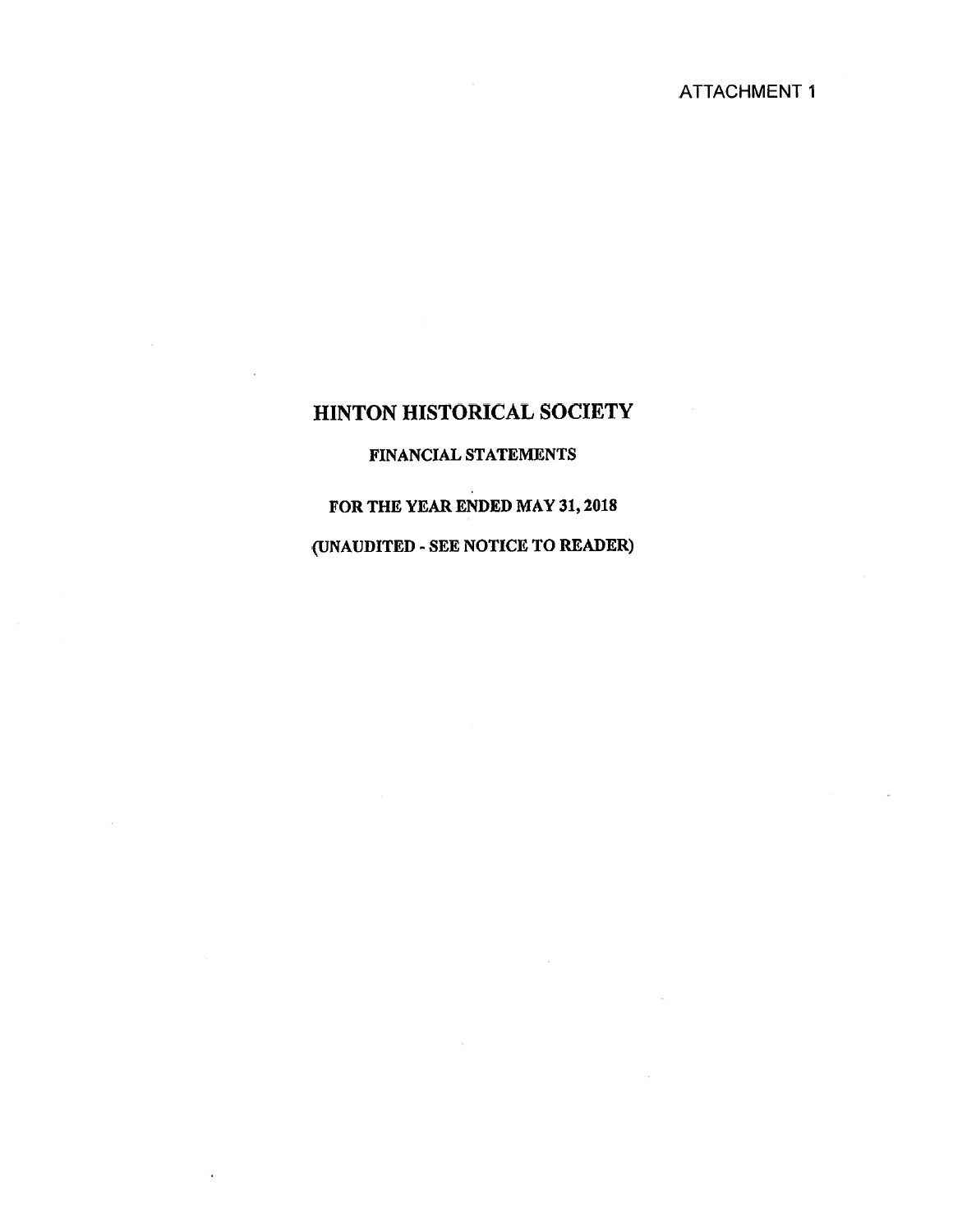## TABLE OF CONTENTS MAY 31, 2018 (UNAUDITED - SEE NOTICE TO READER)

|                                         | Page           |
|-----------------------------------------|----------------|
| <b>Notice to Reader</b>                 |                |
| <b>Financial Statements</b>             |                |
| Statement of Receipts and Disbursements |                |
| Statement of Changes in Net Assets      | $\overline{2}$ |
| <b>Statement of Financial Position</b>  | 3              |
| Notes to the Financial Statements       | 4              |
| Schedule of Receipts                    | 5              |
| Schedule of Direct Disbursements        | s              |

BL Clark Professional Corporation, Chartered Professional Accountant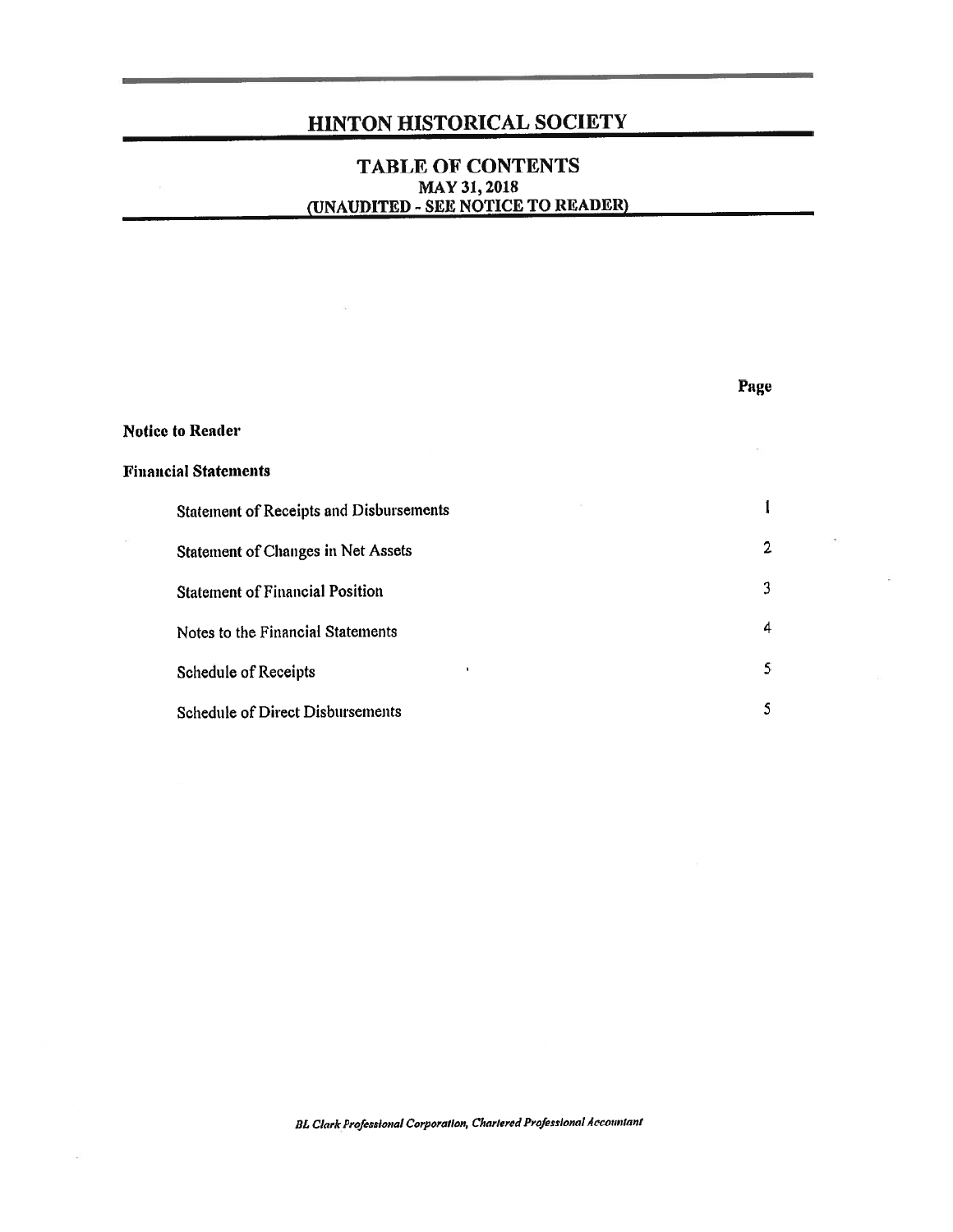**BL Clark Professional Corporation** CHARTERED PROPESSIONAL ACCOUNTANT 11 - 107 Swanson Drive, Hinton, Alberta, T7V 1H1 Telephone (780) 865-7323 + Fax (780) 865-3834

#### **NOTICE TO READER**

On the basis of information provided by the members, we have compiled the Statement of Financial Position of Hinton Historical Society as at May 31, 2018 and the Statements of Receipts and Disbursements and Changes in Net Assets for the year then ended.

We have not performed an audit or a review engagement in respect of these financial statements and, accordingly, we express no assurance thereon.

Readers are cautioned that these statements may not be appropriate for their purposes.

**BL Clark Professional Corporation** 

**Chartered Professional Accountant** 

Hinton, Alberta October 12, 2018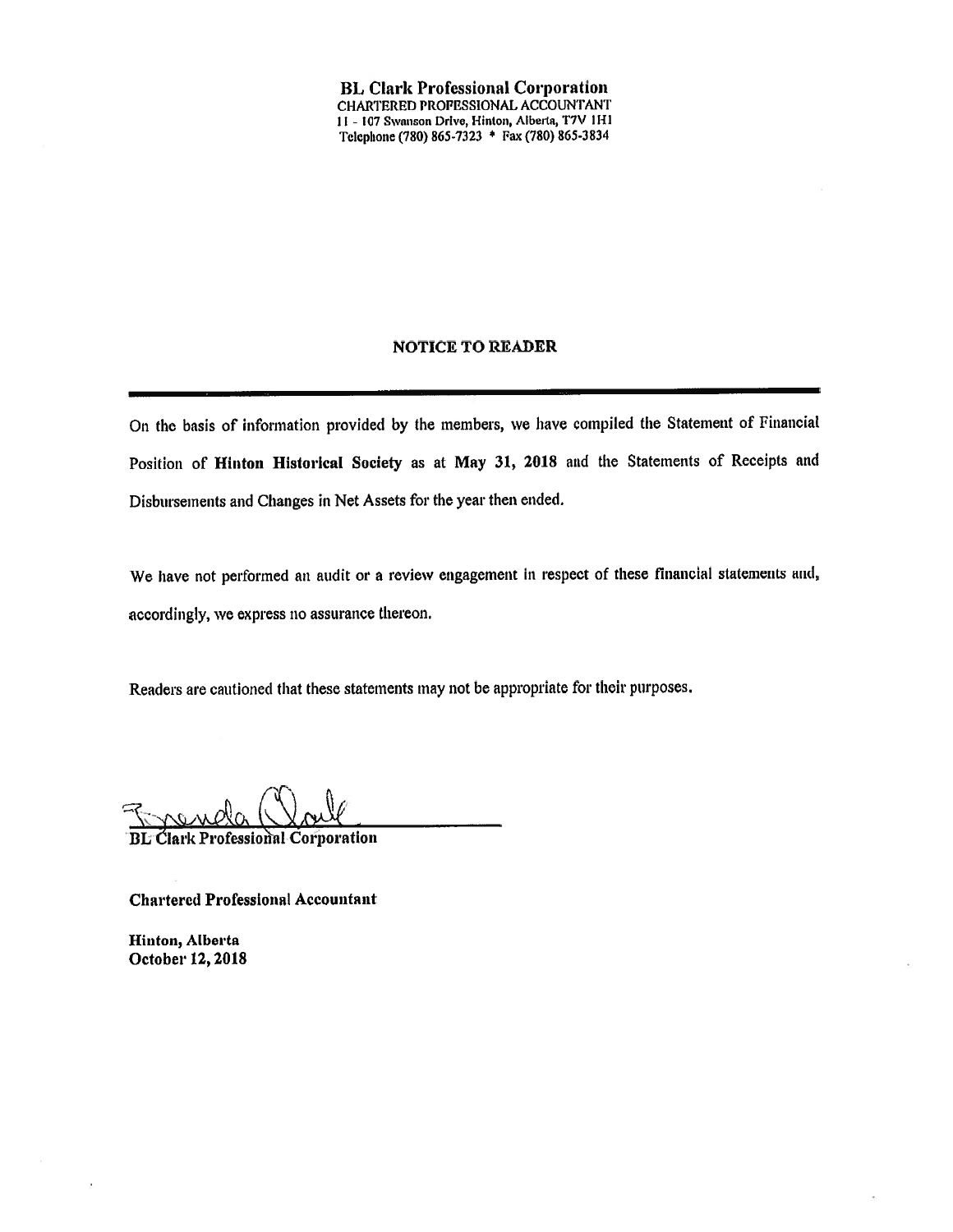## STATEMENT OF RECEIPTS AND DISBURSEMENTS FOR THE YEAR ENDED MAY 31, 2018

(UNAUDITED - SEE NOTICE TO READER)

|                                                   | 2018    | 2017    |
|---------------------------------------------------|---------|---------|
|                                                   | \$      | \$      |
| <b>RECEIPTS, Schedule 1</b>                       | 137,115 | 127,817 |
| <b>DIRECT DISBURSEMENTS, Schedule 2</b>           | 13,909  | 15,001  |
| <b>NET RECEIPTS</b>                               | 123,206 | 112,816 |
| <b>DISBURSEMENTS</b>                              |         |         |
| Advertising and promotion                         | 3,365   | 306     |
| Capital expenditures                              | 11,600  | 39,240  |
| Conferences                                       | 900     |         |
| Insurance                                         | 2,664   | 3,557   |
| Licences, dues and fees                           | 890     | 662     |
| Office                                            | 5,712   | 2,084   |
| Repairs and maintenance                           | 3,270   | 1,814   |
| Security                                          | 369     | 465     |
| <b>Supplies</b>                                   | 6,336   | 4,415   |
| Telephone and utilities                           | 6,134   | 5,236   |
| Travel                                            | 956     | 758     |
| Wages and employee benefits                       | 61,799  | 36,512  |
| Worker's compensation                             | 166     | 524     |
|                                                   | 104,161 | 95,573  |
| <b>EXCESS OF RECEIPTS OVER DISBURSEMENTS FROM</b> |         |         |
| <b>OPERATIONS</b>                                 | 19,045  | 17,243  |
| <b>OTHER RECEIPTS</b>                             |         |         |
| Interest                                          | 161     | 51      |
| Invested in capital assets                        | 11,600  | 39,240  |
|                                                   | 11,761  | 39,291  |
| <b>EXCESS OF RECEIPTS OVER DISBURSEMENTS</b>      | 30,806  | 56,534  |

 $\boldsymbol{I}$ 

 $\cdot$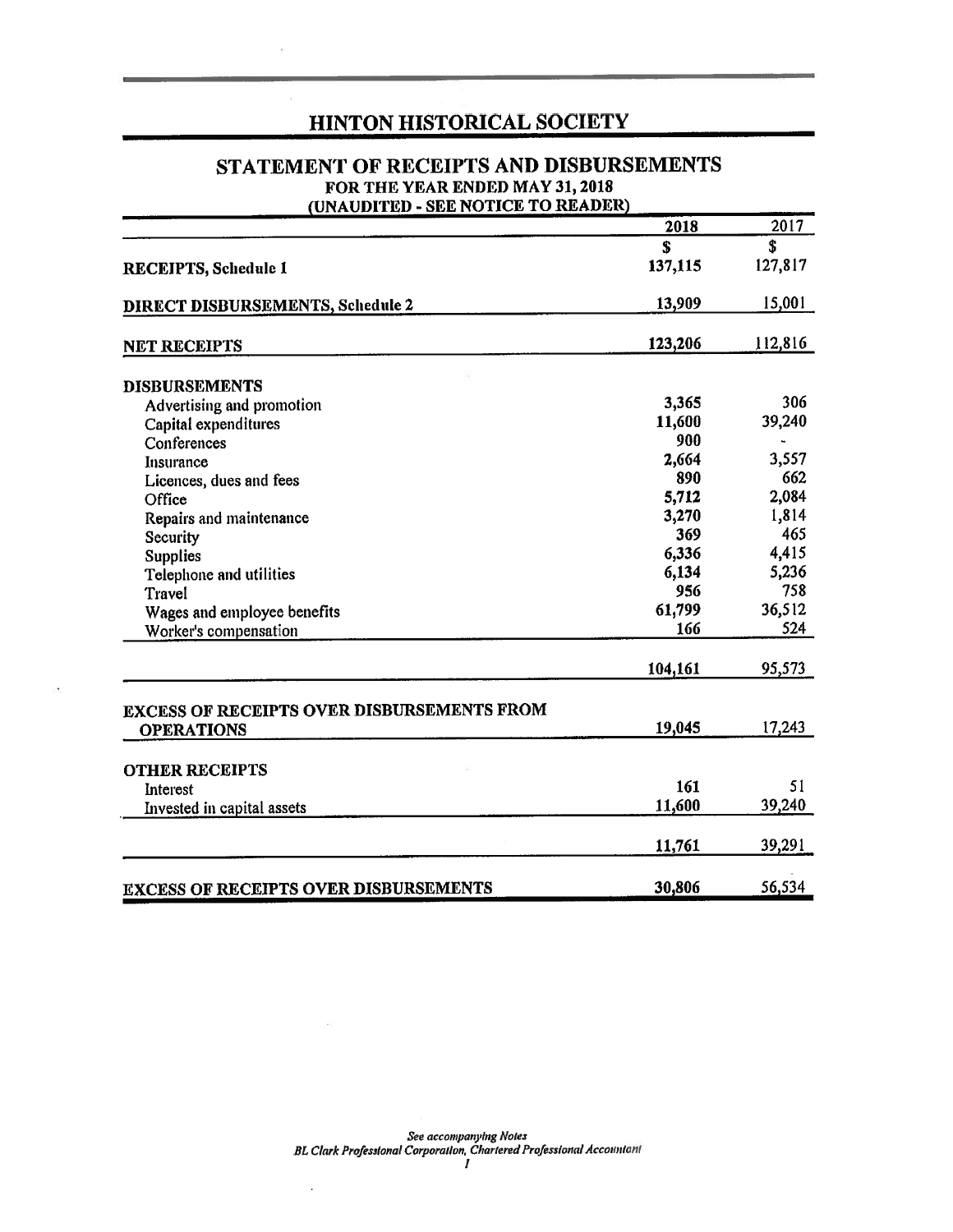|                            | HINTON HISTORICAL SOCIETY                                                |                                 |                             |                   |                                                     |              |
|----------------------------|--------------------------------------------------------------------------|---------------------------------|-----------------------------|-------------------|-----------------------------------------------------|--------------|
|                            | STATEMENT OF CHANGES IN NET ASSETS<br>(UNAUDITED - SEE NOTICE TO READER) | FOR THE YEAR ENDED MAY 31, 2018 |                             |                   |                                                     |              |
|                            |                                                                          | Town of<br>Operation<br>Hinton  | Invested in                 | Town of<br>Hinton | Town of<br><b>Community Appropriation</b><br>Hinton |              |
|                            | Unrestricted                                                             |                                 | <b>Grant Capital Assets</b> | Grants            | Grant                                               | Total        |
| BALANCE, BEGENNING OF YEAR | 15,178                                                                   | 49                              | 805,003<br>69               | 17,439<br>မာ      | 40,262                                              | 877,882<br>Ø |
|                            | I                                                                        |                                 |                             |                   |                                                     |              |
| Receipts                   | 46,944                                                                   | 75,000                          |                             | 15,171            |                                                     | 137,115      |
| Invested in assets         | $\mathbf{I}$                                                             | ł                               | 11,600                      | $\mathbf{I}$      | $\mathbf{I}$                                        | 11,600       |
| Disbursements              | (29, 465)                                                                | (5, 830)                        |                             | (42, 443)         | (40,332)                                            | (118,070)    |
| Interest earned            | 32                                                                       | \$Ş                             |                             | ţ                 | 20                                                  | 161          |
| <b>Transfer of funds</b>   | (9, 833)                                                                 |                                 |                             | 9,833             |                                                     |              |
| BALANCE, END OF YEAR       | 22,856                                                                   | 69,229                          | 816,603                     |                   |                                                     | 908,688      |
|                            |                                                                          |                                 |                             |                   |                                                     |              |

See accompanying Notes<br>BL Clark Professional Corporation, Chartered Professional Accountant BL Clark Professional Corporation, Chartered Professional Accountant See accompanying Notes

 $\overline{\phantom{a}}$ 

Ň,

 $\bar{z}$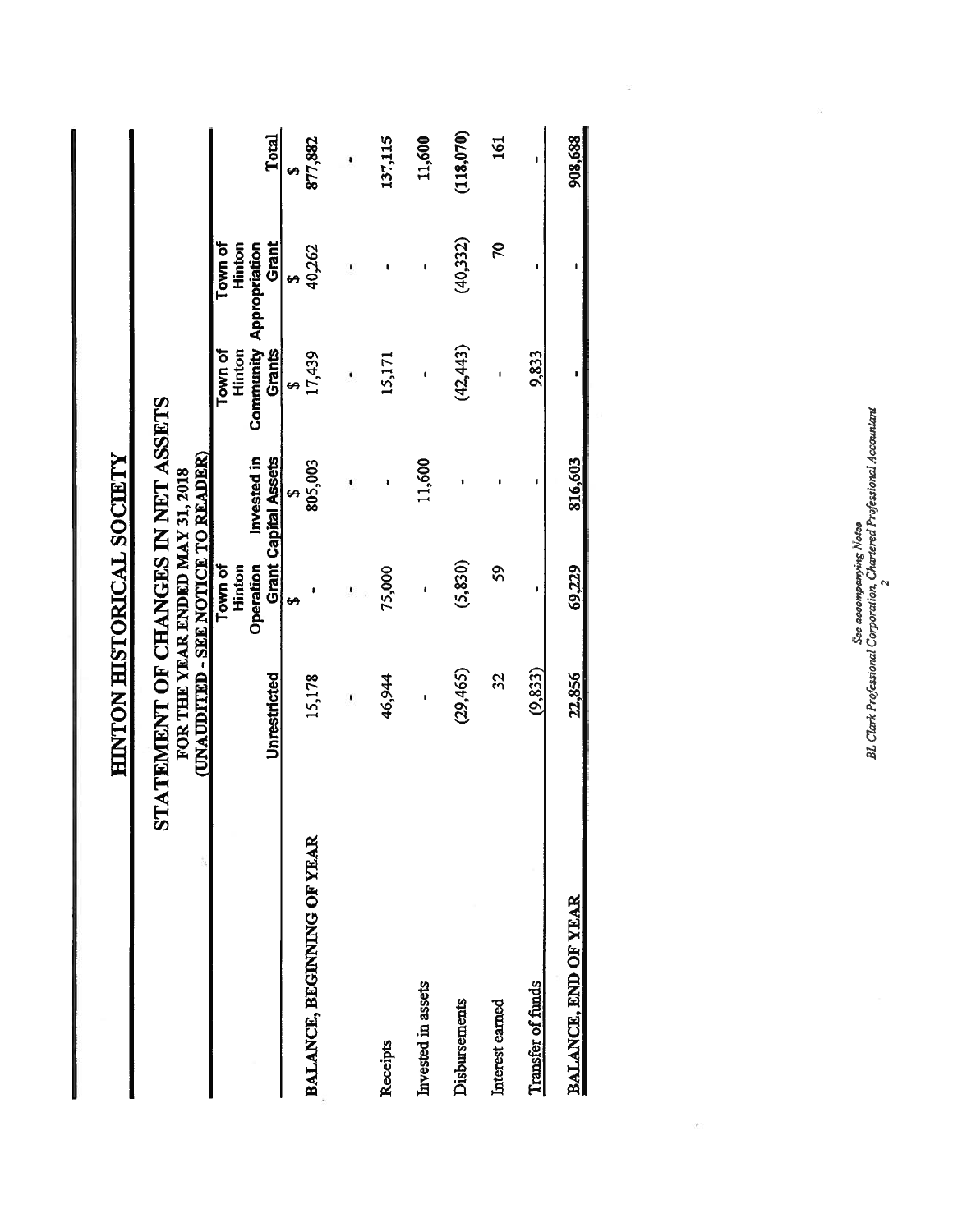## STATEMENT OF FINANCIAL POSITION AS AT MAY 31, 2018

| (UNAUDITED - SEE NOTICE TO READER)     |              |         |
|----------------------------------------|--------------|---------|
|                                        | 2018         | 2017    |
|                                        | \$           | \$      |
| <b>ASSETS</b>                          |              |         |
| <b>CURRENT</b>                         |              |         |
| <b>Bank</b>                            | 98,223       | 79,464  |
| <b>GST</b> receivable                  | 612          | 2,183   |
| Prepaid expenses                       | 2,024        | 1,670   |
|                                        | 100,859      | 83,317  |
| Property, plant and equipment (Note 1) | 816,605      | 805,004 |
|                                        | 917,464      | 888,321 |
|                                        |              |         |
| <b>LIABILITIES</b>                     |              |         |
| <b>CURRENT</b>                         |              |         |
| Accounts payable                       | 5,602        | 9,661   |
| Payroll remittance payable             | 3,174        | 778     |
|                                        | 8,776        | 10,439  |
| <b>FUND BALANCES</b>                   |              |         |
| <b>Unrestricted funds</b>              | 22,856       | 15,178  |
| Town of Hinton Operation Grant         | 69,229       |         |
| <b>Invested in Capital Assets</b>      | 816,603      | 805,003 |
| Town of Hinton Community Grants        |              | 17,439  |
| Town of Hinton Appropriation Grant     |              | 40,262  |
|                                        | g<br>908,688 | 877,882 |
|                                        | 917,464      | 888,321 |

Approved on behalf of the board:

Members  $\underline{\ell}$  $\overline{m_{\alpha}}$ Members

See accompanying Notes BL Clark Professional Corporation, Chartered Professional Accountant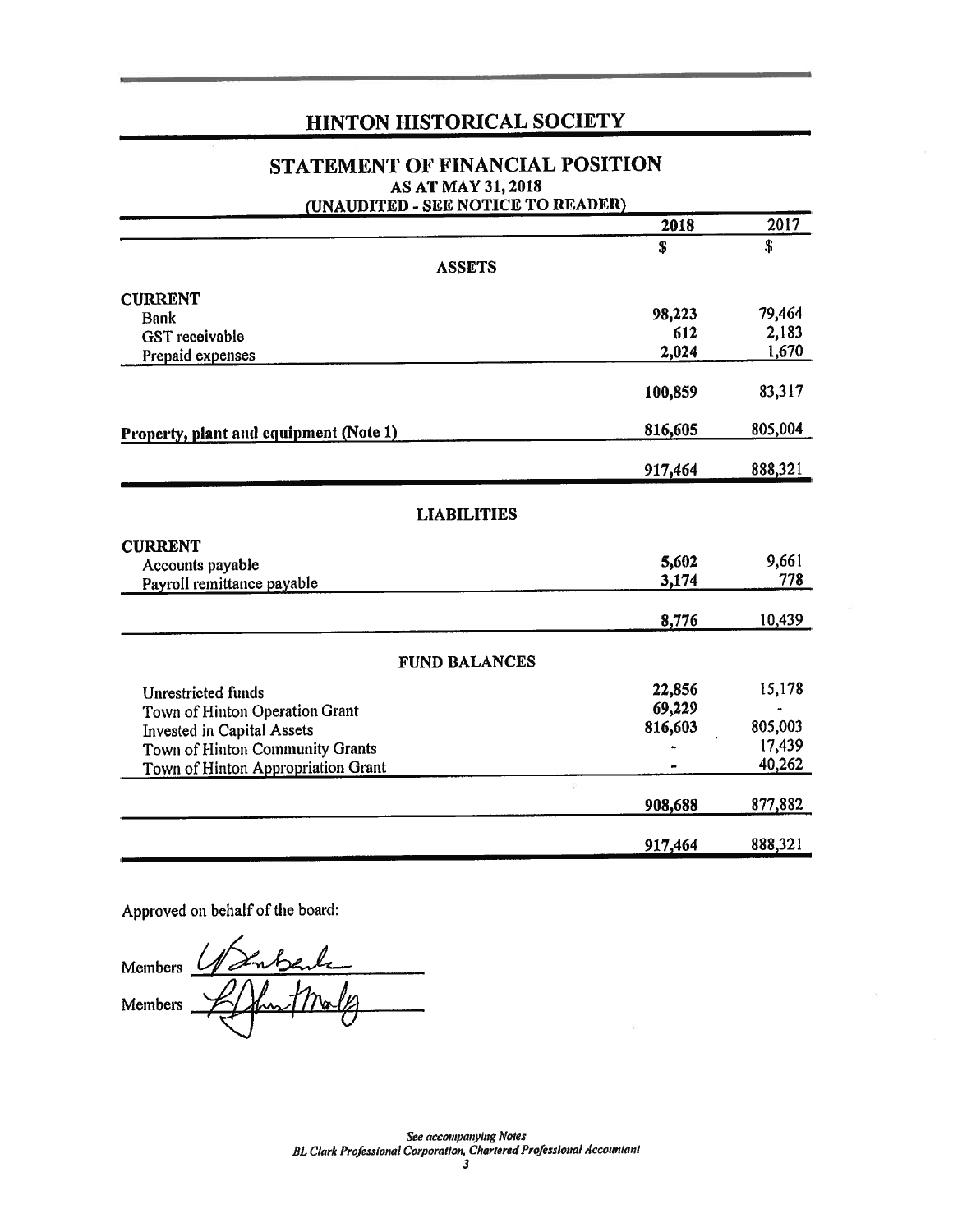## NOTES TO THE FINANCIAL STATEMENTS FOR THE YEAR ENDED MAY 31, 2018 (UNAUDITED - SEE NOTICE TO READER)

#### $\mathbf{I}$ . PROPERTY, PLANT AND EQUIPMENT

|                                        |         |                                    | 2018       | 2017    |
|----------------------------------------|---------|------------------------------------|------------|---------|
|                                        | Cost    | <b>Accumulated</b><br>amortization | <b>Net</b> | Net     |
|                                        | S       | S                                  | S          | \$      |
| <b>Building/Work Shop</b>              | 642,657 |                                    | 642,657    | 641,637 |
| Railway car and track                  | 65,098  |                                    | 65,098     | 65,098  |
| Small Equipment                        | 4,379   |                                    | 4,379      | 3,759   |
| Furniture & fixtures                   | 10,289  |                                    | 10,289     | 1,920   |
| Computer equipment                     | 4,526   |                                    | 4,526      | 4,526   |
| Computer software                      | 3,222   |                                    | 3,222      | 2,313   |
| Security system                        | 9,259   |                                    | 9,259      | 9,259   |
| Storage container/Exhibits             | 5,941   |                                    | 5,941      | 5,941   |
| 3D landscape model                     | 50,000  |                                    | 50,000     | 50,000  |
| Display items/cases                    | 5,734   |                                    | 5,734      | 5,051   |
| Landscaping                            | 15,500  |                                    | 15,500     | 15,500  |
| Total property, plant and<br>equipment | 816,605 |                                    | 816,605    | 805,004 |

#### $2.$ **LEASE COMMITMENT**

The Hinton Historical Society has entered into a lease agreement with the Town of Hinton for land at a cost of \$1 per year. The lease has eleven years remaining in its term.

#### $3.$ **OPERATIONS**

Commencing May 20, 2017 the Northern Rockies Museum of Culture & Heritage completed construction and opened to the public.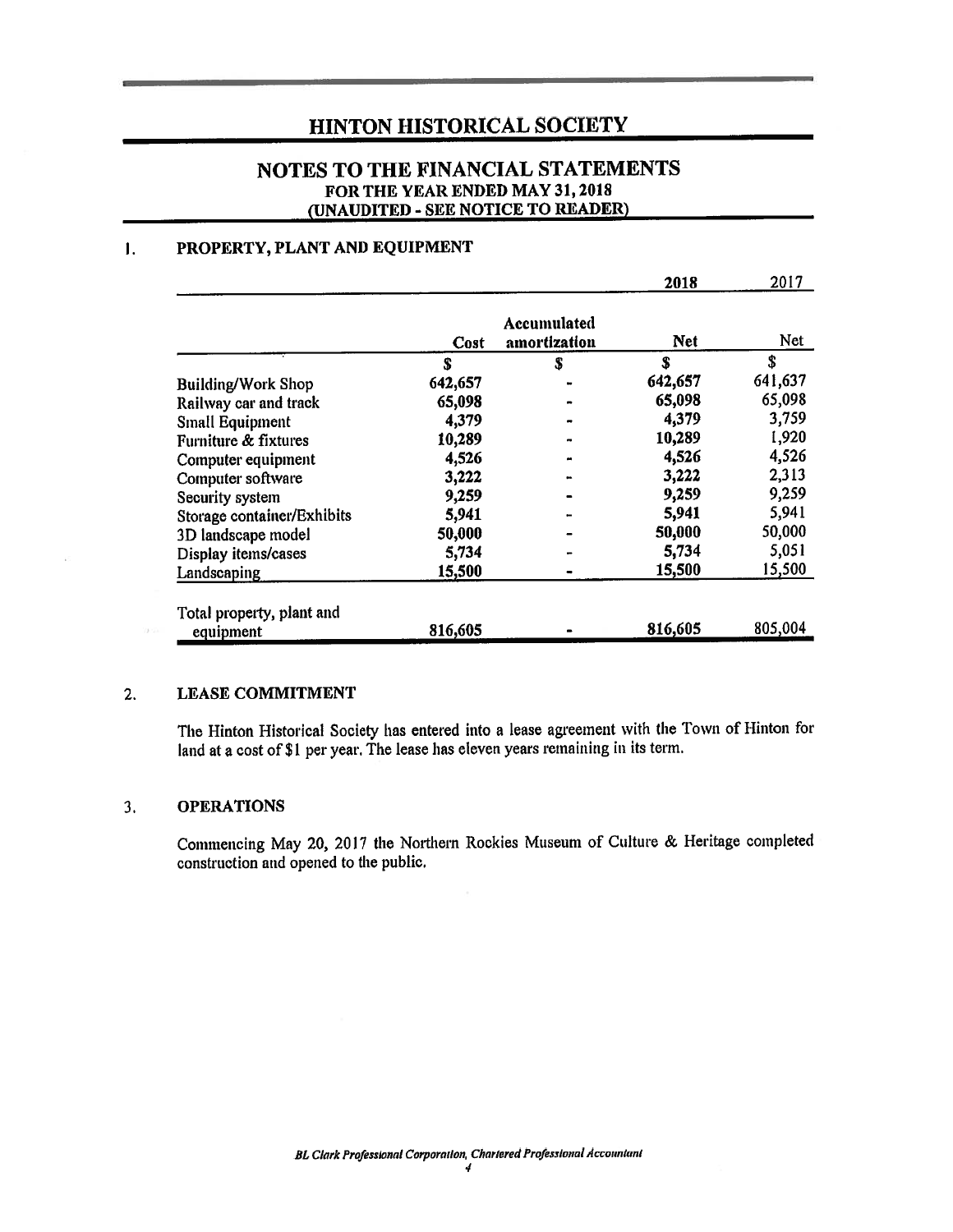## SCHEDULES TO THE FINANCIAL STATEMENTS FOR THE YEAR ENDED MAY 31, 2018 (UNAUDITED - SEE NOTICE TO READER)

| <b>SCHEDULE OF RECEIPTS</b>             |             | Schedule 1 |
|-----------------------------------------|-------------|------------|
|                                         | 2018        | 2017       |
|                                         | S           | \$         |
| Bingo and pull-tickets                  | 28,539      | 23,899     |
| <b>Books and DVDs</b>                   | 599         | 2,517      |
| Casino                                  |             | 20,835     |
| Donations                               | 4,960       | 11,632     |
| Donations in kind                       | 10          | 52         |
| Events                                  | 4,093       | 370        |
| Memberships                             | 720         | 1,040      |
| Museum admission                        | 4,021       | 67         |
| Museum gift shop                        | 2,214       | 213        |
| Museum rental                           | 355         |            |
| Raffle tickets and 50/50                | 1,433       |            |
| Town of Hinton grants                   | 90,171      | 67,192     |
| Total receipts                          | 137,115     | 127,817    |
| <b>SCHEDULE OF DIRECT DISBURSEMENTS</b> |             | Schedule 2 |
|                                         | 2018        | 2017       |
|                                         | $\mathbf S$ | \$         |
| Bingo and pull-tickets                  | 10,343      | 9,233      |
| <b>Books and DVDs</b>                   | 246         | 1,160      |
| Casino                                  |             | 3,850      |
| Event expense                           | 3,320       | 758        |
|                                         | 13,909      | 15,001     |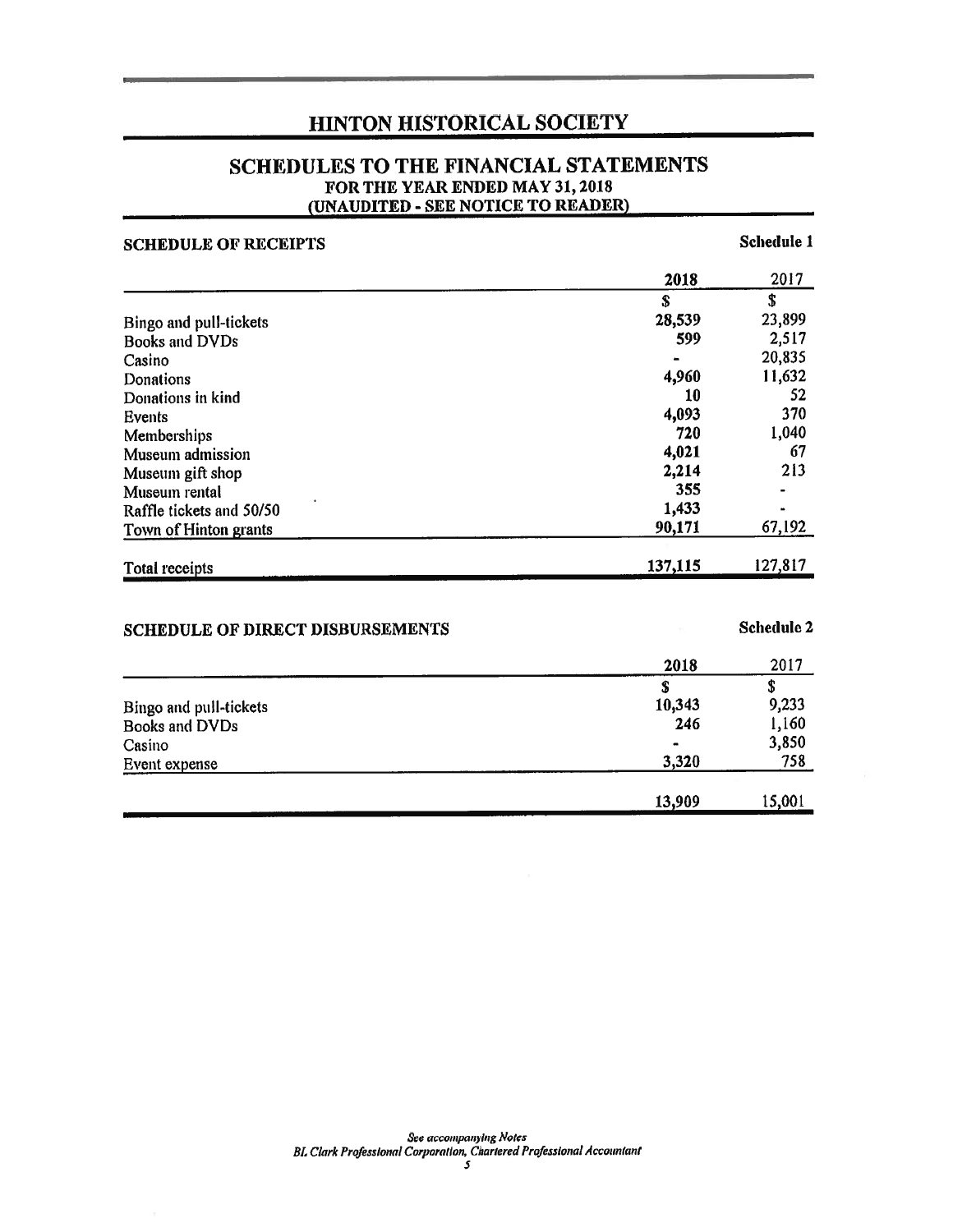#### Hinton Historical Society Operational and Capital Budget Comparison 12 Month Period

## OPERATIONAL BUDGET

|                                            |                |                    | <b>Hinton Historical Society</b> |                                                                 |
|--------------------------------------------|----------------|--------------------|----------------------------------|-----------------------------------------------------------------|
|                                            |                |                    |                                  | <b>Operational and Capital Budget Comparison</b>                |
|                                            |                |                    | <b>12 Month Period</b>           |                                                                 |
|                                            |                |                    | <b>OPERATIONAL BUDGET</b>        |                                                                 |
| <b>Revenue</b>                             | 2017.2018      | 2017.2018          | 2018.2019                        |                                                                 |
|                                            | Actual         | <b>Budget</b>      | <b>Budget</b>                    | Comments                                                        |
| Gaming (70% of total)                      |                |                    |                                  |                                                                 |
| <b>Bingo</b>                               | \$3,527        | \$3,500            |                                  | \$0 Gaming revenue from Bingo events has been discontinued      |
| Casino                                     | 80             | \$O                |                                  | \$14,000 Casino scheduled for Q2 2019                           |
| <b>Pull Tickets</b>                        | \$16,450       | \$10,500           |                                  | \$0 Gaming revenue from Pull Ticket sales has been discontinued |
| <b>Raffle Tickets</b>                      | \$1,003        | \$1,750            |                                  | \$1,750 Project two per year minimum                            |
| <b>Total Gaming</b>                        | \$20,980       | \$15,750           | \$15.750                         |                                                                 |
| Donations (100% of total)                  |                |                    |                                  |                                                                 |
| <b>Town of Hinton</b>                      | \$75,000       | \$115,000          |                                  | \$75,000 Current Appropriation request                          |
| <b>Private Donors</b>                      | \$616          | \$0l               | \$25,000                         |                                                                 |
| <b>Corporate Sponsors</b>                  |                | \$0                | \$75,000                         |                                                                 |
| <b>Total Government Donations</b>          | \$75,616       | \$115,000          | \$175,000                        |                                                                 |
| Grant funding (100% of total)              |                |                    |                                  |                                                                 |
| <b>TOH Community Grant - artifact</b>      |                | 30                 |                                  | \$1,679 Artifact storage project - 80% of funds received        |
| <b>TOH Community Grant - exhibit</b>       | \$4,415        | \$5,519            |                                  |                                                                 |
| <b>TOH Community Grant - Wages</b>         | \$4,000        |                    |                                  | balance of funds received                                       |
| Young Canada Works Grant                   |                | \$0                |                                  | \$4,700 Funding for hiring Museum Docent                        |
| <b>STEP</b>                                | \$0            | \$5,600            |                                  |                                                                 |
| <b>Total Grant Funding</b>                 | \$8,415        | \$11,119           | \$6,379                          |                                                                 |
| Museum (70% of total)                      |                |                    |                                  |                                                                 |
| <b>Admission Fees</b>                      | \$2,815        | \$3,500            | \$3,500                          |                                                                 |
| <b>Programming / Events</b>                |                | \$2,100            | \$2,100                          |                                                                 |
| Books/DVDs/Music                           | \$419          | \$3,500            | \$3,500                          |                                                                 |
| Gift Shop                                  | \$1,550        | \$2,800            | \$2,800                          |                                                                 |
| <b>Total Museum</b>                        | \$4,784        | \$11,900           | \$11,900                         |                                                                 |
| Fundraising Events (70% of total)          |                |                    |                                  |                                                                 |
| <b>General Event Revenue</b>               | \$2,865        | \$2,100            | \$2,100                          |                                                                 |
| <b>Total Fundraising</b>                   | \$2,865        | \$2,100            | \$2,100                          |                                                                 |
| General Revenue (70% of revenue)           |                |                    |                                  |                                                                 |
| Lower Level Rental                         | \$249          | \$3,000            | \$5,000                          |                                                                 |
| Donations                                  | \$3,479        | \$8,000            | \$24,500                         |                                                                 |
| Membership Fees                            | \$504          | \$715              | \$700                            |                                                                 |
| <b>Total General Revenue</b>               | \$4,232        | \$11,715           | \$30,200                         |                                                                 |
|                                            |                |                    |                                  |                                                                 |
| Interest Revenue (100% of total)           |                |                    |                                  |                                                                 |
| <b>Bank Interest</b>                       | \$32<br>\$129  | \$24               | \$25<br>\$250                    |                                                                 |
| <b>Grant Funding Interest</b>              |                | \$0                | \$1,500                          |                                                                 |
| <b>GST Refund</b><br><b>Total Interest</b> | \$612<br>\$773 | \$1,500<br>\$1,524 | \$1,775                          |                                                                 |
|                                            |                |                    |                                  |                                                                 |
| <b>Total Revenue</b>                       | \$117,665      | \$169,108          | \$243,104                        |                                                                 |

 $\alpha$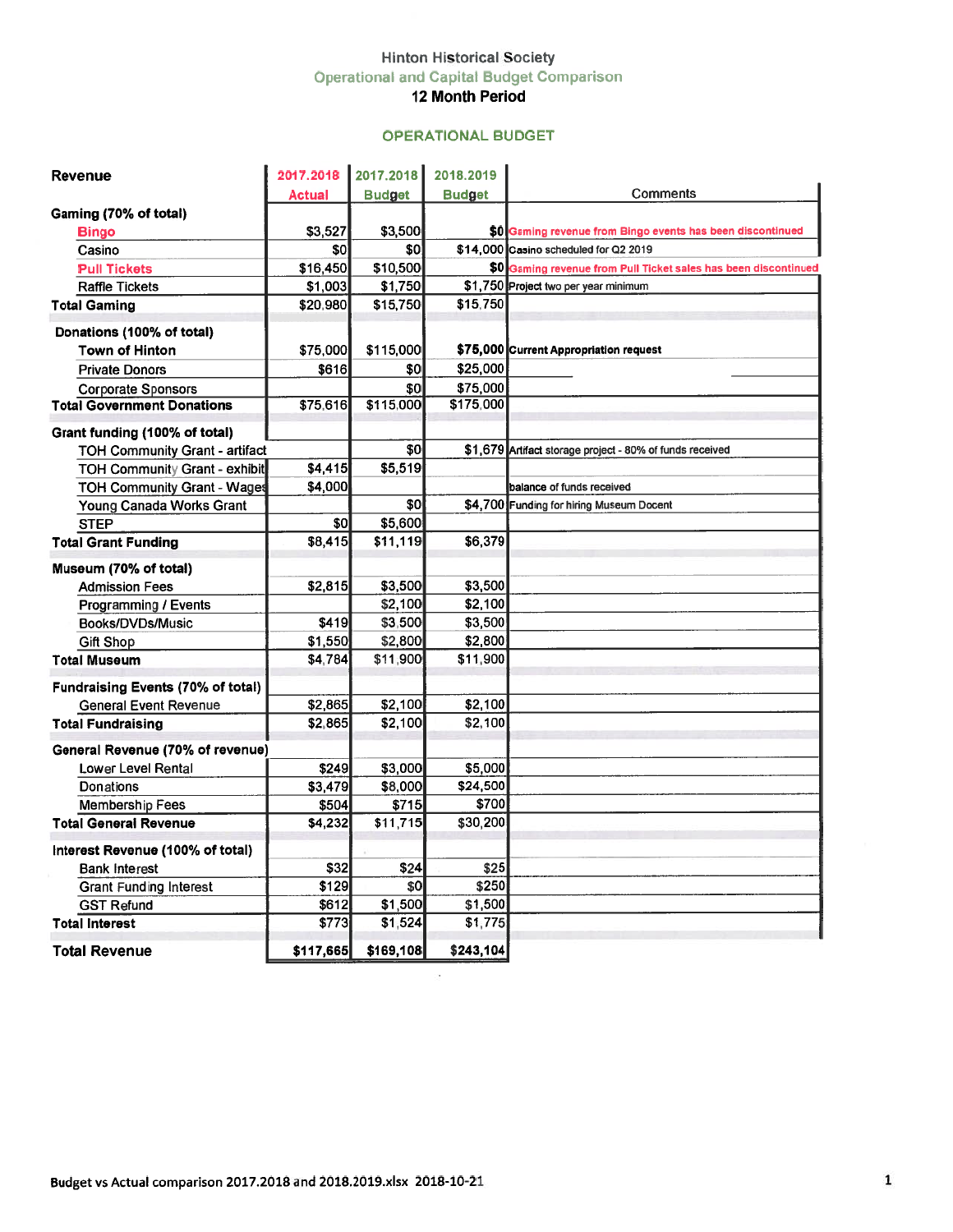# **Hinton Historical Society Operational and Capital Budget Comparison**

## 12 Month Period

| <b>Operational Expenses</b>               | 2017.2018     | 2017.2018     | 2018.2019     |                                                            |
|-------------------------------------------|---------------|---------------|---------------|------------------------------------------------------------|
|                                           | <b>Actual</b> | <b>Budget</b> | <b>Budget</b> | Comments                                                   |
| <b>General &amp; Administrative</b>       |               |               |               |                                                            |
| <b>Accounting / Legal</b>                 |               | \$500         | \$500         |                                                            |
| <b>Assoc. Memberships</b>                 |               | \$1,000       | \$2,500       |                                                            |
| <b>Business Fees and Lic</b>              | \$890         | \$1,500       | \$1,500       |                                                            |
| <b>Courier &amp; Postage</b>              | \$110         | \$250         | \$1,000       |                                                            |
| Custodial                                 |               | \$250         | \$2,500       |                                                            |
| Insurance                                 | \$2,664       | \$7,700       | \$10,000      |                                                            |
| <b>Interest &amp; Bank Charges</b>        |               | \$50          | \$50          | Administrative expenses                                    |
| <b>Non-Fundraising Advertise</b>          | \$3,365       | \$1,000       | \$1,000       |                                                            |
| <b>Consumable Supplies</b>                | \$3,350       | \$2,500       | \$2,500       |                                                            |
| <b>Office Supplies</b>                    | \$2,252       | \$2,000       | \$1,512       |                                                            |
| POS Service fees                          |               | \$1,000       | \$1,500       |                                                            |
| Travel                                    | \$956         | \$2,000       | \$2,500       |                                                            |
| <b>Staff Appreciation</b>                 |               | \$500         | \$1,500       |                                                            |
| Repair & Maintenance                      | \$3,270       | \$3,750       | \$5,000       |                                                            |
| <b>Security Monitoring</b>                | \$369         | \$1,000       | \$1,000       |                                                            |
| <b>Utilities</b>                          | \$5,088       | \$7,985       | \$10,000      | Building maintenance & utilities                           |
| Telephone                                 | \$1,046       | \$1,250       | \$1,000       |                                                            |
| <b>Total General &amp; Administrative</b> | \$23,360      | \$34,235      | \$45,562      |                                                            |
|                                           |               |               |               |                                                            |
| <b>Museum Operations</b>                  |               |               |               |                                                            |
| <b>Staff - Salary and Wages</b>           | \$61,799      | \$103,719     | \$153,537     | Salaries and Wages                                         |
| <b>WCB Expense</b>                        | \$166         | \$300         | \$750         |                                                            |
| Books/CD's/DVD's                          | \$246         | \$1,000       | \$4,300       | Gift Shop                                                  |
| <b>Gift Shop</b>                          |               | \$3,000       | \$5,500       |                                                            |
| <b>Exhibit / Display Expense</b>          |               | \$7,004       | \$10,605      |                                                            |
| Artefact / Display Cleaning Supp          | \$3,485       | \$1,000       | \$3,000       |                                                            |
| Event / Programming Supplies              | \$2,851       | \$2,250       | \$2,250       | <b>Exhibits &amp; Programming</b>                          |
| Research                                  |               | \$500         | \$500         |                                                            |
| <b>Exhibit Sharing Costs</b>              |               | \$1,000       | \$2,500       |                                                            |
| <b>Total Museum</b>                       | \$68,547      | \$119,773     | \$182,942     |                                                            |
| <b>Fundraising</b>                        |               |               |               |                                                            |
| <b>Advertising / Promotions</b>           |               | \$750         | \$3,000       |                                                            |
| <b>Fundraising Event Supplies</b>         | \$3,320       | \$750         | \$2,500       |                                                            |
| <b>Total Fundraising</b>                  | \$3,320       | \$1,500       | \$5,500       |                                                            |
|                                           |               |               |               |                                                            |
| <b>Professional Development</b>           |               |               |               |                                                            |
| <b>Conferences / Workshops</b>            | \$900         | \$2,500       |               | \$5,000 Staff and Board Professional Development           |
| <b>Total Professional Development</b>     | \$900         | \$2,500       | \$5,000       |                                                            |
| Gaming                                    |               |               |               |                                                            |
| <b>Bingo Expenses</b>                     | \$10,343      | \$11,000      |               | \$0 Gaming revenue from Bingo events has been discontinued |
| <b>Casino Expenses</b>                    |               | \$0           |               | \$4,000 Casino scheduled for Q2 2019                       |
| <b>Raffle Expenses</b>                    |               | \$100         | \$100         |                                                            |
| <b>Total Gaming</b>                       | \$10,343      | \$11,100      | \$4,100       |                                                            |
| <b>Total Operational Expenses</b>         | \$96,127      | \$158,008     | \$239,004     |                                                            |
| <b>Total Gaming Expenses</b>              | \$10,343      | \$11,100      | \$4,100       |                                                            |
| <b>TOTAL EXPENSES</b>                     | \$106,470     | \$169,108     | \$243,104     |                                                            |
|                                           |               |               |               |                                                            |
| <b>NET OPERATIONAL INCOME</b>             | \$11,195      | \$0           | \$0           |                                                            |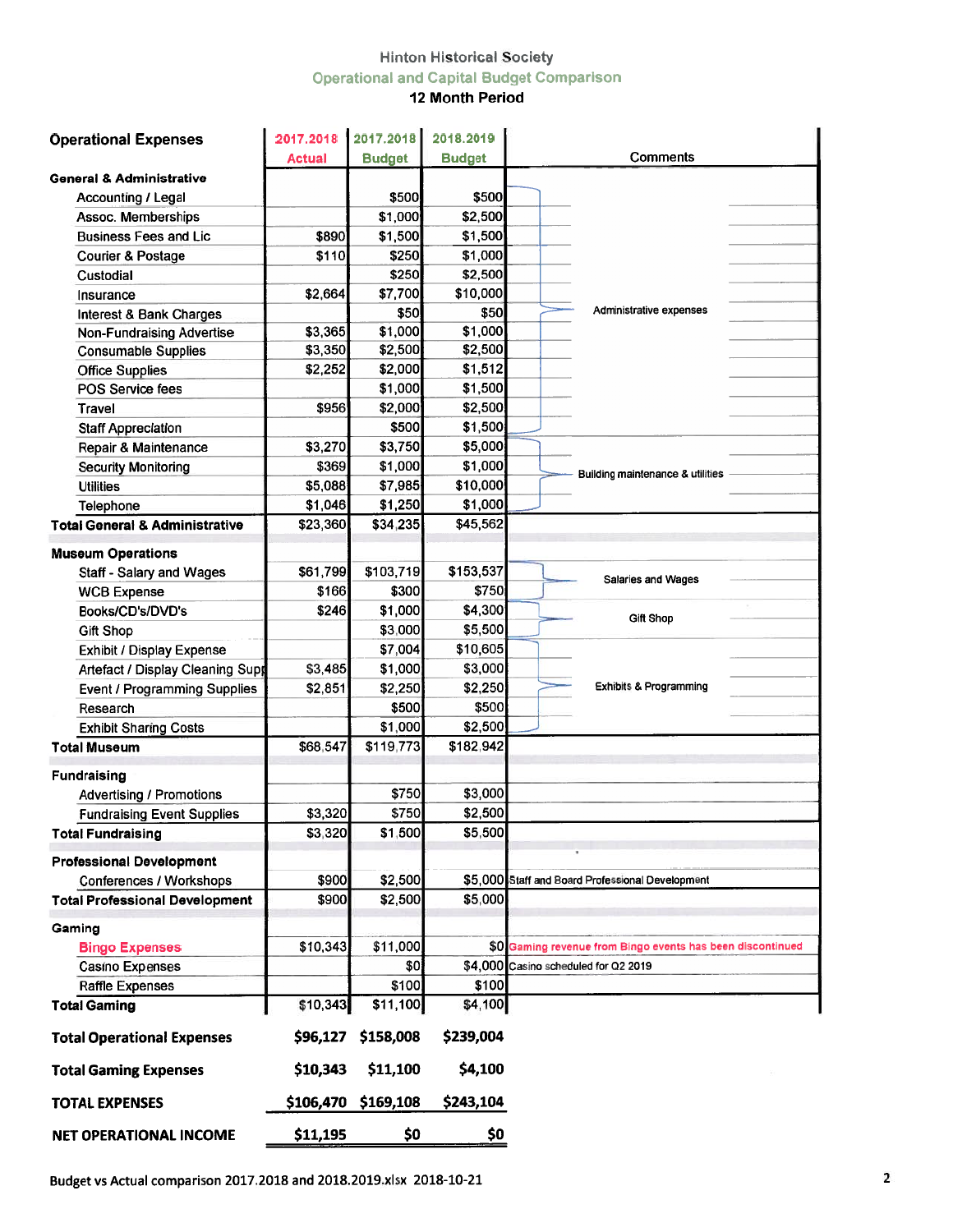## Hinton Historical Society Operational and Capital Budget Comparison

## 12 Month Period

#### CAPITAL BUDGET

| <b>Hinton Historical Society</b><br><b>Operational and Capital Budget Comparison</b><br>12 Month Period<br><b>CAPITAL BUDGET</b><br>2017.2018 2017.2018<br>2018.2019<br><b>Capital Revenue</b><br>Comments<br><b>Budget</b><br><b>Budget</b><br><b>Actual</b><br><b>Sponsorships</b><br>\$50,000<br>\$50,000 Corporate applications and requests<br>Corporate<br>\$7,250<br>\$7,250 General public<br>Private<br>\$57,250<br>\$0<br>\$57,250<br>\$4,750<br>\$0]<br>\$3,800<br><b>TOH Community Grant - garder</b><br>\$30,000<br>\$30,000<br>specific project<br><b>CIP Capital Grant</b><br>\$45,950 Other grants to be researched - amt increased to cover deficit<br>\$48,479<br>Other<br>\$2,221<br>\$2,956<br><b>TOH Community Grants</b><br>\$80,700<br>\$6,756<br>\$80,700<br><b>General Revenue</b><br>\$6,750<br>\$6,750 From Casinos only<br>\$8,992<br>Gaming Revenue - 30%<br>\$5,100<br>\$5,100<br>\$2,050<br>Museum Revenue - 30%<br>\$7,200<br>\$7,200<br>\$1,814<br>General Revenue - 30%<br>\$19,050<br>\$19,050<br>\$12,855<br><b>Total General Revenue</b><br>\$157,000<br>\$157,000<br>\$19,611<br><b>Total Revenue</b><br>2017.2018<br>Proposed<br>2017.2018<br><b>Capital Expenses</b><br>Comments<br><b>Budget</b><br><b>Budget</b><br><b>Actual</b><br><b>Asset Upgrades / Additions</b><br>\$10,000 Allocation to reserve fund - expenses are Repair & Mtce<br>\$1,020<br>\$10,000<br><b>Building</b><br>\$805<br>\$2,500<br>\$2,500 Includes vinyl cutter |                            |       |         |                                         |
|-------------------------------------------------------------------------------------------------------------------------------------------------------------------------------------------------------------------------------------------------------------------------------------------------------------------------------------------------------------------------------------------------------------------------------------------------------------------------------------------------------------------------------------------------------------------------------------------------------------------------------------------------------------------------------------------------------------------------------------------------------------------------------------------------------------------------------------------------------------------------------------------------------------------------------------------------------------------------------------------------------------------------------------------------------------------------------------------------------------------------------------------------------------------------------------------------------------------------------------------------------------------------------------------------------------------------------------------------------------------------------------------------------------------------------------------------------------------------------------|----------------------------|-------|---------|-----------------------------------------|
|                                                                                                                                                                                                                                                                                                                                                                                                                                                                                                                                                                                                                                                                                                                                                                                                                                                                                                                                                                                                                                                                                                                                                                                                                                                                                                                                                                                                                                                                                     |                            |       |         |                                         |
|                                                                                                                                                                                                                                                                                                                                                                                                                                                                                                                                                                                                                                                                                                                                                                                                                                                                                                                                                                                                                                                                                                                                                                                                                                                                                                                                                                                                                                                                                     |                            |       |         |                                         |
|                                                                                                                                                                                                                                                                                                                                                                                                                                                                                                                                                                                                                                                                                                                                                                                                                                                                                                                                                                                                                                                                                                                                                                                                                                                                                                                                                                                                                                                                                     |                            |       |         |                                         |
|                                                                                                                                                                                                                                                                                                                                                                                                                                                                                                                                                                                                                                                                                                                                                                                                                                                                                                                                                                                                                                                                                                                                                                                                                                                                                                                                                                                                                                                                                     |                            |       |         |                                         |
|                                                                                                                                                                                                                                                                                                                                                                                                                                                                                                                                                                                                                                                                                                                                                                                                                                                                                                                                                                                                                                                                                                                                                                                                                                                                                                                                                                                                                                                                                     |                            |       |         |                                         |
|                                                                                                                                                                                                                                                                                                                                                                                                                                                                                                                                                                                                                                                                                                                                                                                                                                                                                                                                                                                                                                                                                                                                                                                                                                                                                                                                                                                                                                                                                     |                            |       |         |                                         |
|                                                                                                                                                                                                                                                                                                                                                                                                                                                                                                                                                                                                                                                                                                                                                                                                                                                                                                                                                                                                                                                                                                                                                                                                                                                                                                                                                                                                                                                                                     |                            |       |         |                                         |
|                                                                                                                                                                                                                                                                                                                                                                                                                                                                                                                                                                                                                                                                                                                                                                                                                                                                                                                                                                                                                                                                                                                                                                                                                                                                                                                                                                                                                                                                                     |                            |       |         |                                         |
|                                                                                                                                                                                                                                                                                                                                                                                                                                                                                                                                                                                                                                                                                                                                                                                                                                                                                                                                                                                                                                                                                                                                                                                                                                                                                                                                                                                                                                                                                     |                            |       |         |                                         |
|                                                                                                                                                                                                                                                                                                                                                                                                                                                                                                                                                                                                                                                                                                                                                                                                                                                                                                                                                                                                                                                                                                                                                                                                                                                                                                                                                                                                                                                                                     |                            |       |         |                                         |
|                                                                                                                                                                                                                                                                                                                                                                                                                                                                                                                                                                                                                                                                                                                                                                                                                                                                                                                                                                                                                                                                                                                                                                                                                                                                                                                                                                                                                                                                                     |                            |       |         |                                         |
|                                                                                                                                                                                                                                                                                                                                                                                                                                                                                                                                                                                                                                                                                                                                                                                                                                                                                                                                                                                                                                                                                                                                                                                                                                                                                                                                                                                                                                                                                     | <b>Total Sponsorships</b>  |       |         |                                         |
|                                                                                                                                                                                                                                                                                                                                                                                                                                                                                                                                                                                                                                                                                                                                                                                                                                                                                                                                                                                                                                                                                                                                                                                                                                                                                                                                                                                                                                                                                     | <b>Grant funding</b>       |       |         |                                         |
|                                                                                                                                                                                                                                                                                                                                                                                                                                                                                                                                                                                                                                                                                                                                                                                                                                                                                                                                                                                                                                                                                                                                                                                                                                                                                                                                                                                                                                                                                     |                            |       |         |                                         |
|                                                                                                                                                                                                                                                                                                                                                                                                                                                                                                                                                                                                                                                                                                                                                                                                                                                                                                                                                                                                                                                                                                                                                                                                                                                                                                                                                                                                                                                                                     |                            |       |         |                                         |
|                                                                                                                                                                                                                                                                                                                                                                                                                                                                                                                                                                                                                                                                                                                                                                                                                                                                                                                                                                                                                                                                                                                                                                                                                                                                                                                                                                                                                                                                                     |                            |       |         |                                         |
|                                                                                                                                                                                                                                                                                                                                                                                                                                                                                                                                                                                                                                                                                                                                                                                                                                                                                                                                                                                                                                                                                                                                                                                                                                                                                                                                                                                                                                                                                     |                            |       |         |                                         |
|                                                                                                                                                                                                                                                                                                                                                                                                                                                                                                                                                                                                                                                                                                                                                                                                                                                                                                                                                                                                                                                                                                                                                                                                                                                                                                                                                                                                                                                                                     | <b>Total Grant Funding</b> |       |         |                                         |
|                                                                                                                                                                                                                                                                                                                                                                                                                                                                                                                                                                                                                                                                                                                                                                                                                                                                                                                                                                                                                                                                                                                                                                                                                                                                                                                                                                                                                                                                                     |                            |       |         |                                         |
|                                                                                                                                                                                                                                                                                                                                                                                                                                                                                                                                                                                                                                                                                                                                                                                                                                                                                                                                                                                                                                                                                                                                                                                                                                                                                                                                                                                                                                                                                     |                            |       |         |                                         |
|                                                                                                                                                                                                                                                                                                                                                                                                                                                                                                                                                                                                                                                                                                                                                                                                                                                                                                                                                                                                                                                                                                                                                                                                                                                                                                                                                                                                                                                                                     |                            |       |         |                                         |
|                                                                                                                                                                                                                                                                                                                                                                                                                                                                                                                                                                                                                                                                                                                                                                                                                                                                                                                                                                                                                                                                                                                                                                                                                                                                                                                                                                                                                                                                                     |                            |       |         |                                         |
|                                                                                                                                                                                                                                                                                                                                                                                                                                                                                                                                                                                                                                                                                                                                                                                                                                                                                                                                                                                                                                                                                                                                                                                                                                                                                                                                                                                                                                                                                     |                            |       |         |                                         |
|                                                                                                                                                                                                                                                                                                                                                                                                                                                                                                                                                                                                                                                                                                                                                                                                                                                                                                                                                                                                                                                                                                                                                                                                                                                                                                                                                                                                                                                                                     |                            |       |         |                                         |
|                                                                                                                                                                                                                                                                                                                                                                                                                                                                                                                                                                                                                                                                                                                                                                                                                                                                                                                                                                                                                                                                                                                                                                                                                                                                                                                                                                                                                                                                                     |                            |       |         |                                         |
|                                                                                                                                                                                                                                                                                                                                                                                                                                                                                                                                                                                                                                                                                                                                                                                                                                                                                                                                                                                                                                                                                                                                                                                                                                                                                                                                                                                                                                                                                     |                            |       |         |                                         |
|                                                                                                                                                                                                                                                                                                                                                                                                                                                                                                                                                                                                                                                                                                                                                                                                                                                                                                                                                                                                                                                                                                                                                                                                                                                                                                                                                                                                                                                                                     |                            |       |         |                                         |
|                                                                                                                                                                                                                                                                                                                                                                                                                                                                                                                                                                                                                                                                                                                                                                                                                                                                                                                                                                                                                                                                                                                                                                                                                                                                                                                                                                                                                                                                                     |                            |       |         |                                         |
|                                                                                                                                                                                                                                                                                                                                                                                                                                                                                                                                                                                                                                                                                                                                                                                                                                                                                                                                                                                                                                                                                                                                                                                                                                                                                                                                                                                                                                                                                     |                            |       |         |                                         |
|                                                                                                                                                                                                                                                                                                                                                                                                                                                                                                                                                                                                                                                                                                                                                                                                                                                                                                                                                                                                                                                                                                                                                                                                                                                                                                                                                                                                                                                                                     |                            |       |         |                                         |
|                                                                                                                                                                                                                                                                                                                                                                                                                                                                                                                                                                                                                                                                                                                                                                                                                                                                                                                                                                                                                                                                                                                                                                                                                                                                                                                                                                                                                                                                                     |                            |       |         |                                         |
|                                                                                                                                                                                                                                                                                                                                                                                                                                                                                                                                                                                                                                                                                                                                                                                                                                                                                                                                                                                                                                                                                                                                                                                                                                                                                                                                                                                                                                                                                     |                            |       |         |                                         |
| Equipment<br>\$10,000 folding tables, chairs with caddy, vacuum, lighting<br>\$8,369<br>\$10,000                                                                                                                                                                                                                                                                                                                                                                                                                                                                                                                                                                                                                                                                                                                                                                                                                                                                                                                                                                                                                                                                                                                                                                                                                                                                                                                                                                                    |                            |       |         |                                         |
| Furniture / Fixtures<br>\$5,000<br>\$5,000 40 / 60 - Expense / Allocation to reserve fund                                                                                                                                                                                                                                                                                                                                                                                                                                                                                                                                                                                                                                                                                                                                                                                                                                                                                                                                                                                                                                                                                                                                                                                                                                                                                                                                                                                           |                            |       |         |                                         |
| Workshop / Storage Area<br>\$15,000<br>\$15,000 roof repair, interior renos                                                                                                                                                                                                                                                                                                                                                                                                                                                                                                                                                                                                                                                                                                                                                                                                                                                                                                                                                                                                                                                                                                                                                                                                                                                                                                                                                                                                         |                            |       |         |                                         |
| Railcar<br>\$5,000<br>\$5,000 Additional operational upgrades                                                                                                                                                                                                                                                                                                                                                                                                                                                                                                                                                                                                                                                                                                                                                                                                                                                                                                                                                                                                                                                                                                                                                                                                                                                                                                                                                                                                                       |                            |       |         |                                         |
| <b>Security System</b><br>\$95,000<br>\$95,000 paved drive and parking areas                                                                                                                                                                                                                                                                                                                                                                                                                                                                                                                                                                                                                                                                                                                                                                                                                                                                                                                                                                                                                                                                                                                                                                                                                                                                                                                                                                                                        |                            |       |         |                                         |
| Landscaping - parking lot<br>\$5,000<br>\$5,000 trees, flowers and shrubs<br>\$497                                                                                                                                                                                                                                                                                                                                                                                                                                                                                                                                                                                                                                                                                                                                                                                                                                                                                                                                                                                                                                                                                                                                                                                                                                                                                                                                                                                                  |                            |       |         |                                         |
| Landscaping - trees, greenery<br>\$2,000<br>\$2,000 Metal 'Welcome' sign and other required signage                                                                                                                                                                                                                                                                                                                                                                                                                                                                                                                                                                                                                                                                                                                                                                                                                                                                                                                                                                                                                                                                                                                                                                                                                                                                                                                                                                                 |                            |       |         |                                         |
| Signage                                                                                                                                                                                                                                                                                                                                                                                                                                                                                                                                                                                                                                                                                                                                                                                                                                                                                                                                                                                                                                                                                                                                                                                                                                                                                                                                                                                                                                                                             |                            |       |         |                                         |
|                                                                                                                                                                                                                                                                                                                                                                                                                                                                                                                                                                                                                                                                                                                                                                                                                                                                                                                                                                                                                                                                                                                                                                                                                                                                                                                                                                                                                                                                                     | <b>Computer System</b>     | \$909 | \$7,500 | \$7,500 Additional operational upgrades |

| <b>Capital Expenses</b>                | 2017.2018     | 2017.2018     | Proposed      |                                                                  |
|----------------------------------------|---------------|---------------|---------------|------------------------------------------------------------------|
|                                        | <b>Actual</b> | <b>Budget</b> | <b>Budget</b> | Comments                                                         |
| <b>Asset Upgrades / Additions</b>      |               |               |               |                                                                  |
| <b>Building</b>                        | \$1,020       | \$10,000      |               | \$10,000 Allocation to reserve fund - expenses are Repair & Mtce |
| Equipment                              | <b>\$805</b>  | \$2,500       |               | \$2,500 Includes vinyl cutter                                    |
| <b>Furniture / Fixtures</b>            | \$8,369       | \$10,000      |               | \$10,000 folding tables, chairs with caddy, vacuum, lighting     |
| Workshop / Storage Area                |               | \$5,000       |               | \$5,000 40 / 60 - Expense / Allocation to reserve fund           |
| Railcar                                |               | \$15,000      |               | \$15,000 roof repair, interior renos                             |
| Security System                        |               | \$5,000       |               | \$5,000 Additional operational upgrades                          |
| Landscaping - parking lot              |               | \$95,000      |               | \$95,000 paved drive and parking areas                           |
| Landscaping - trees, greenery          | \$497         | \$5,000       |               | \$5,000 trees, flowers and shrubs                                |
| Signage                                |               | \$2,000       |               | \$2,000 Metal 'Welcome' sign and other required signage          |
| <b>Computer System</b>                 | \$909         | \$7,500       |               | \$7,500 Additional operational upgrades                          |
| <b>Total Asset Upgrade / Additions</b> | \$11,600      | \$157,000     | \$157,000     |                                                                  |
| <b>Total Capital Expenses</b>          | \$11,600      | \$157,000     | \$157,000     |                                                                  |
| <b>NET CAPITAL INCOME</b>              | \$8,011       | S0            | \$0           |                                                                  |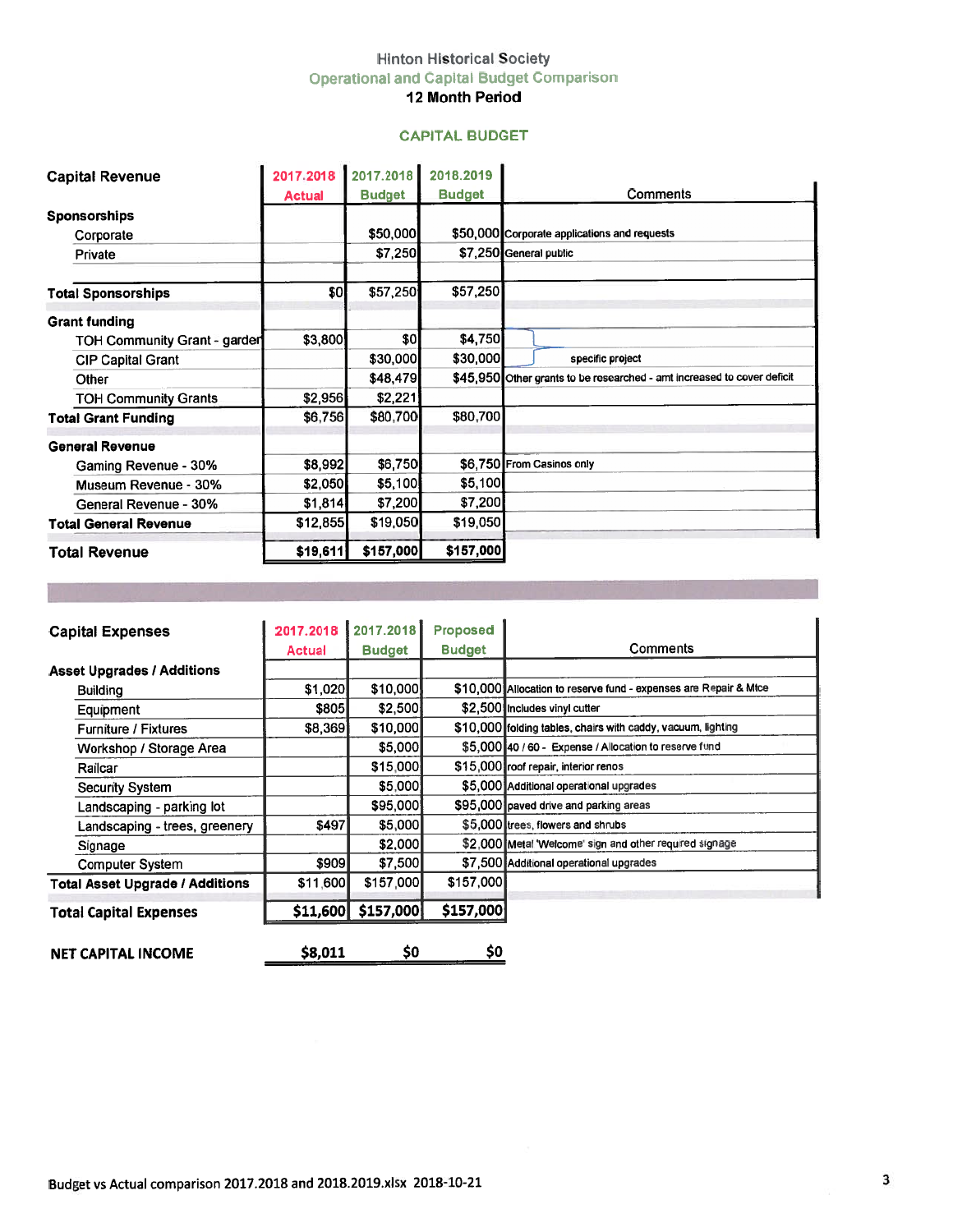# **Hinton Historical Society Operational and Capital Budget Comparison**

12 Month Period

## **OPERATIONAL BUDGET**

| <b>Operational Revenue</b>      | 2017.2018     | 2017.2018     | 2018.2019     |
|---------------------------------|---------------|---------------|---------------|
|                                 | <b>Actual</b> | <b>Budget</b> | <b>Budget</b> |
| <b>Operations</b>               |               |               |               |
| Bingo, Casino & Raffles         | \$20,980      | \$15,750      | \$15,750      |
| Admission, Events, Gift Shop    | \$4,784       | \$11,900      | \$11,900      |
| <b>Fundraising</b>              | \$2,865       | \$2,100       | \$2,100       |
| Memberships, Donations, Rental  | \$4,232       | \$11,715      | \$30,200      |
| Interest, GST Refund            | \$773         | \$1,524       | \$1,775       |
| <b>Total Operations Revenue</b> | \$33,634      | \$42,989      | \$61,725      |
| <b>Donations</b>                |               |               |               |
| <b>Town of Hinton</b>           | \$75,000      | \$115,000     | \$75,000      |
| Other                           | \$616         | \$0l          | \$100,000     |
| <b>Total Donations</b>          | \$75,616      | \$115,000     | \$175,000     |
| <b>Grant funding</b>            |               |               |               |
| Federal, Provincial & Municipal | \$8,415       | \$11,119      | \$6,379       |
| <b>Total Grant Funding</b>      | \$8,415       | \$11,119      | \$6,379       |
| <b>Total Revenue</b>            | \$117,665     | \$169,108     | \$243,104     |

| <b>Operational Expenses</b>                 | 2017.2018     | 2017.2018     | 2019.2019     |
|---------------------------------------------|---------------|---------------|---------------|
|                                             | <b>Actual</b> | <b>Budget</b> | <b>Budget</b> |
| <b>General &amp; Administrative</b>         |               |               |               |
| <b>Administrative Expenses</b>              | \$13,587      | \$20,250      | \$28,562      |
| <b>Building Maintenance &amp; Utilities</b> | \$9,773       | \$13,985      | \$17,000      |
| <b>Total General &amp; Administrative</b>   | \$23,360      | \$34,235      | \$45,562      |
| <b>Museum Operations</b>                    |               |               |               |
| Salaries & Wages                            | \$61,965      | \$104,019     | \$154,287     |
| <b>Gift Shop</b>                            | \$246         | \$4,000       | \$9,800       |
| <b>Exhibits &amp; Programming</b>           | \$6,336       | \$11,754      | \$18,855      |
| <b>Total Museum</b>                         | \$68,547      | \$119,773     | \$182,942     |
| <b>Fundraising</b>                          |               |               |               |
| <b>Advertising &amp; Supplies</b>           | \$3,320       | \$1,500       | \$5,500       |
| <b>Total Fundraising</b>                    | \$3,320       | \$1,500       | \$5,500       |
| <b>Professional Development</b>             |               |               |               |
| Conferences / Workshops                     | \$900         | \$2,500       | \$5,000       |
| <b>Total Professional Development</b>       | \$900         | \$2,500       | \$5,000       |
| Gaming                                      |               |               |               |
| Bingo, Casino & Raffles                     | \$10,343      | \$11,100      | \$4,100       |
| <b>Totlal Gaming</b>                        | \$10,343      | \$11,100      | \$4,100       |
| <b>TOTAL EXPENSES</b>                       | \$106,470     | \$169,108     | \$243,104     |
| <b>NET OPERATIONAL INCOME</b>               | \$11,195      | \$0           | \$0           |

Budget vs Actual comparison 2017.2018 and 2018.2019 Detail.xlsx 2018-10-21